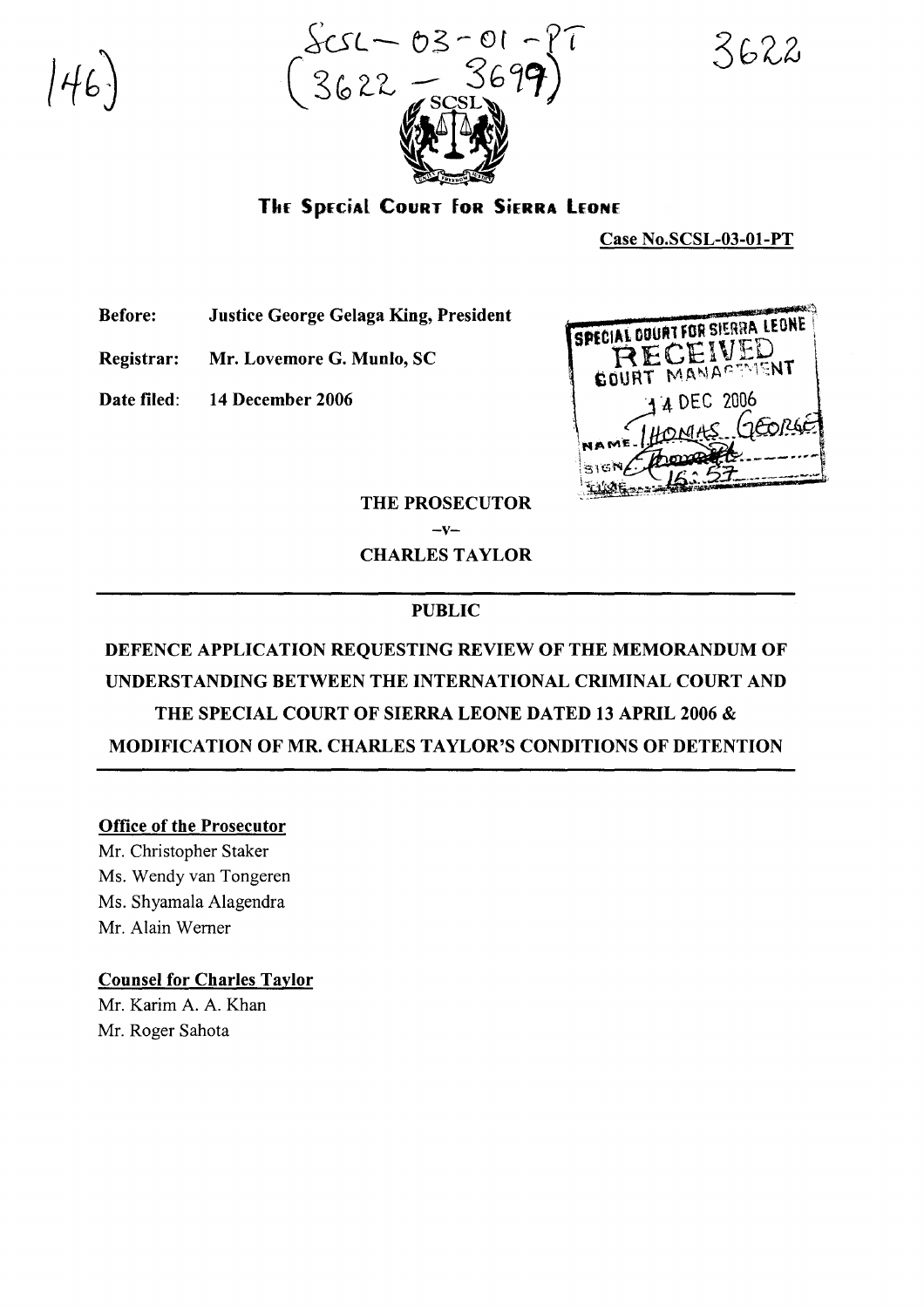#### *Introduction*

- 1. On 19 June 2006 the President of the Special Court for Sierra Leone ("SCSL") ordered that the Accused, Mr. Taylor be transferred and detained in The Hague and that the pretrial proceedings, trial, and any appeal of the Accused be conducted in The Hague. On the same date, pursuant to Rule 64, the Registrar of the SCSL ordered that the rules of detention and standards of the International Criminal Court ("ICC") should apply to the detention of Mr. Taylor *mutatis mutandis* as well as the complaints procedure set out in Rule 59 of the Rules of Detention of the Special Court ("Rules of Detention"). The Registrar's order was endorsed pursuant to Rule 64 by the President of the SCSL and on 21 June 2006, Mr. Taylor, who had been detained at the SCSL Detention Facility in Freetown, was transferred to the ICC Detention Centre in The Hague.
- 2. Prior to Mr. Taylor's transfer, the SCSL and ICC entered into a **Memorandum of Understanding regarding Administrative Arrangements between the International Criminal Court and the Special Court for Sierra Leone** ("MoD"), dated 13 April 2006. The MoD has been applied to the effect that, in the last few months, critical decisions relating to the day to day management of the conditions of detention have been made *ad hoc,* either unilaterally by the ICC, or through negotiations between the SCSL and the ICC, with the final authority apparently resting with the ICC.<sup>1</sup>
- 3. The ICC detention framework differs significantly from the SCSL practice and rules.<sup>2</sup> The application of the ICC detention framework violates Mr. Taylor's right to be treated equally to SCSL prisoners detained in Freetown, pursuant to Article 17 of the Statute of the SCSL and the Special Court Agreement (Ratification) Act of 2002, which both provide that "All accused shall be equal before the Special Court". The Defence submit that all the guarantees provided for in the SCSL Statue are implicitly incorporated into the Rules, which must be applied in such a manner as to protect those statutory rights.

<sup>&</sup>lt;sup>1</sup> For example, when Mr. Taylor's Defence addressed the SCSL Registry on complaints concerning Mr. Taylor's detention conditions and restrictions imposed by the ICC detention regime, the SCSL Registry ruled that the ICC policy was applicable where "the policy of the ICC and the policy ofthe SCSL" were in conflict. *See* Letter from Registry to Lead Counsel for Mr. Taylor, dated 27 September 2006 (annex 5). This situation was highlighted as early as July when Lead Counsel noted that "there is nobody that has a particular responsibility...to look after the welfare of my client from an administrative point of view", see *Prosecutor* v. *Taylor,* Case No. SCSL-2003- Ol-PT, Status Conference, 21 July 2006, (Presided over by Judge Lussick) ("July Status Conference"), at 12:01:02, p 16 of 25.

 $2$  The ICC detention framework refer to both Chapter 5, 'Detention Matters', in the ICC Regulations of the Registry, and Chapter 6, 'Detention Matters' in the ICC Regulations of the Court, and their implementation. The SCSL regime is governed by the SCSL "Rules of Detention".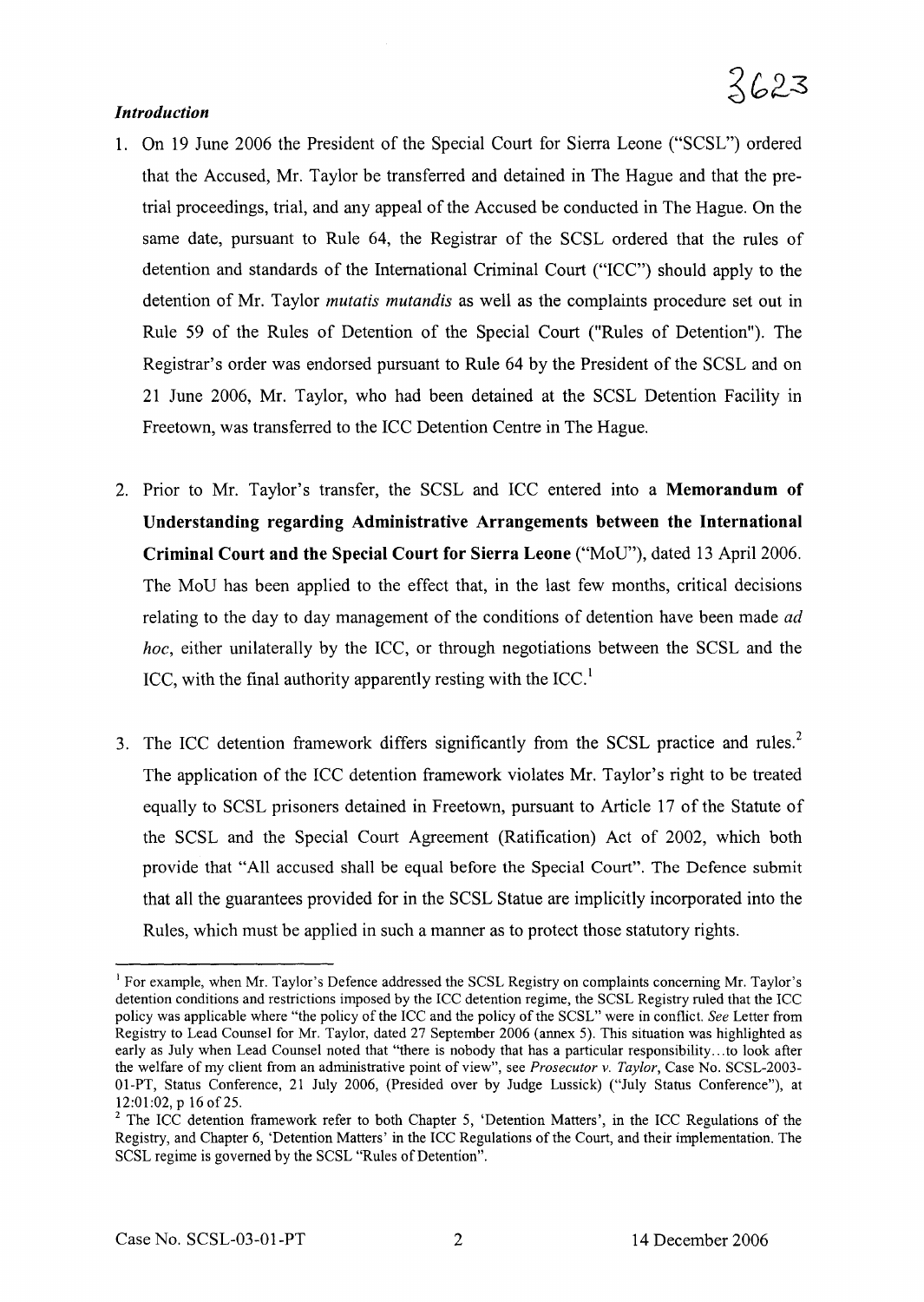- 4. The ICC Detention Centre has imposed a plethora of unnecessary, unreasonable, and discriminatory restrictions on Mr. Taylor despite complaints and requests for administrative relief from the Defence team.<sup>3</sup> Similar restrictions are not observed at the SCSL Detention Facility. The Defence seek the President's intervention and request immediate relief in relation to these conditions of detention which leave Mr. Taylor at a disadvantage vis-a-vis other SCSL detainees as:
	- (i) The ICC detention regime is *unduly restrictive* with regard to, *inter alia,* visits and means of communication. For instance, the Registry's agreement with the Netherlands on the visa procedure for visitors to Mr. Taylor restricts Mr. Taylor's contact with visitors by stating that "[o]nly one person will be allowed to visit [the Netherlands] at a time".<sup>4</sup> The restrictions in place are not applicable to detainees of the SCSL in Freetown, nor to European ICTY detainees using the same facility.
	- (ii) The arrangements at the ICC detention centre do not take account of the detainee's cultural background, thereby breaching the Geneva Convention.
- 5. Rule 64 empowers the Registrar to order special measures of detention without restriction subject to the President's endorsement. The Defence submit that the effect of the Registrar's Order of 19 June 2006 and the MoD is to cede jurisdiction to the ICC over Mr. Taylor's conditions of detention in violation of the Special Court Agreement (Ratification) Act, 2002, dated 29 March, 2002. This situation leaves Mr. Taylor without the right to seek effective relief over his conditions of detention, and the Defence for Mr. Taylor thus seek the President's intervention in ensuring the SCSL's primacy in these decisions.

<sup>&</sup>lt;sup>3</sup> An example of this is the placing of a surveillance camera in the conference room, where the Defence hold privileged legal discussions with Mr. Taylor. The Defence sought the removal of the camera through the SCSL Registry, and subsequently filed a motion with the SCSL Trial Chamber, who directed the matter back to the SCSL Registrar (see *Prosecutor v. Charles Ghankay Taylor,* SCSL-03-01-PT-137, Decision on Urgent and Public Defence Motion Requesting Removal of Camera from Conference Room, 30 November 2006). The Defence are still waiting for this matter to be resolved. The same measure was imposed on the only ICC detainee, Mr. Lubanga. In that case, the ICC Judges felt able to act immediately on the merits and, without the impediment of administrative uncertainty, ordered the Registrar to stop video surveillance of legal conferences, and the ICC Registrar implemented the order accordingly. Video surveillance of legally privileged conferences are not, of course, imposed on SCSL detainees and defence teams in Freetown.

<sup>4</sup> Application Process for Personal Visitors to the Detainee Charles Taylor Requiring a Visa to Enter the Territory of the Netherlands, Draft Pending Review by the Dutch Authorities, para. 4.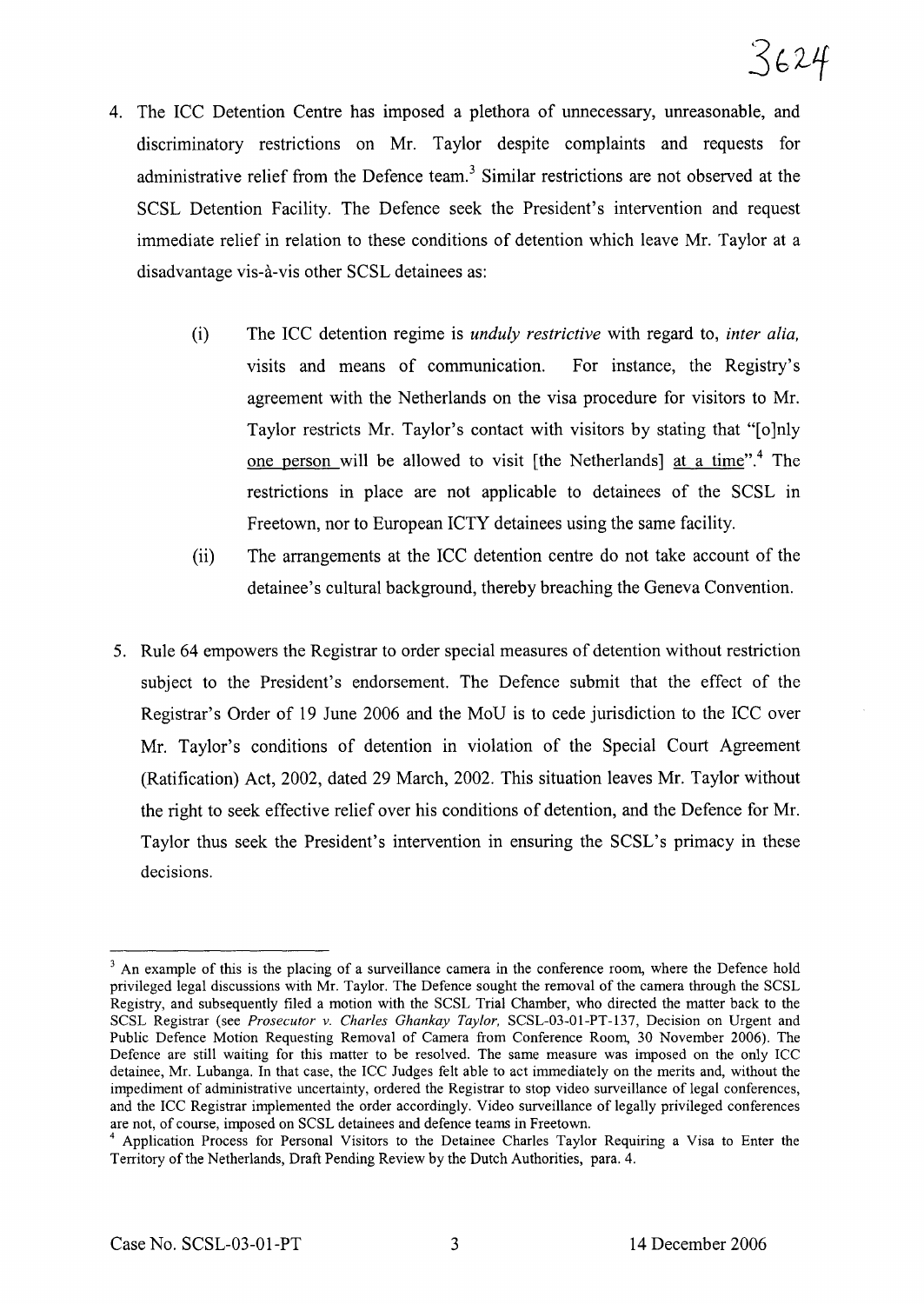### *Jurisdiction - Modification of Conditions of Detention*

- 6. Specific restrictions on Mr. Taylor's contact with visitors falls explicitly within the enumerated situations where the President has jurisdiction to oversee the Registrar on conditions of detention -- to order a report into the death in custody of an indictee (Rule 22(C)); to approve any order by the Registrar for cell video surveillance which order lasts longer than 14 days (Rule 24(C)); and to hear appeals by a detainee from any decision to prohibit or impose conditions on communications and visits (Rule  $47$ ).<sup>5</sup> The visa provision restriction preventing more than one visitor at a time from visiting Mr. Taylor falls squarely within Rule 47.
- 7. The Trial Chamber, in this instance, has recognised that the remit of the President to review the conditions of detention of an Accused extends beyond these three situations. At the Initial Appearance on 21 June 2006, the Trial Chamber directed the Defence, with regard to conditions of detention, to address the President directly as the "overseer" of administrative complaints concerning conditions of imprisonment.<sup>6</sup>

#### *Jurisdiction* – *Presidents Endorsement of Registrars Order of 19 June* 2006

- 8. Rule 64 of the RPE states:
	- a. Upon his transfer to the Special Court, the accused shall be detained in the Detention Facility, or facilities otherwise made available pursuant to Rule 8(C). The Registrar, in a case where he considers it necessary, may order special measures of detention of an accused outside the Detention Facility. The order of the Registrar shall be put before the President for endorsement within 48 hours of the order being issued.
- 9. Although the SCSL Rules do not explicitly provide for a mechanism to seek review of the Registrar's Rule 64 orders, Rule 64, in requiring the President's endorsement, implicitly grants the President the jurisdiction to review the Registrar's special orders on conditions of detentions. To suggest the contrary – that no jurisdiction to review the Registrar's special orders on conditions of detention exists - would leave Mr. Taylor without the right to effective relief  $-$  an affront to the principles of natural justice. This motion is therefore submitted to the President of the Special Court with a request for a

*<sup>5</sup> See Prosecutor* v. *Norman,* SCSL-03-08-PT-119, SCSL President's Decision, Decision on Motion for Modification of the Conditions of Detention, 26 November 2003, para. 5.

 $6$  Initial Appearance of 21 June 2006, Transcript, p. 9 lines 17-22 (annex 10). This was reiterated at the July Status Conference, where the Defence were directed to "find their way to the President", if satisfaction was not gleaned using the complaints procedure system, see *Prosecutor* v. *Charles Taylor,* SCSL 2003-01-PT, Status Conference, 21 July 2006, 12:13:39, p. 22 of 25.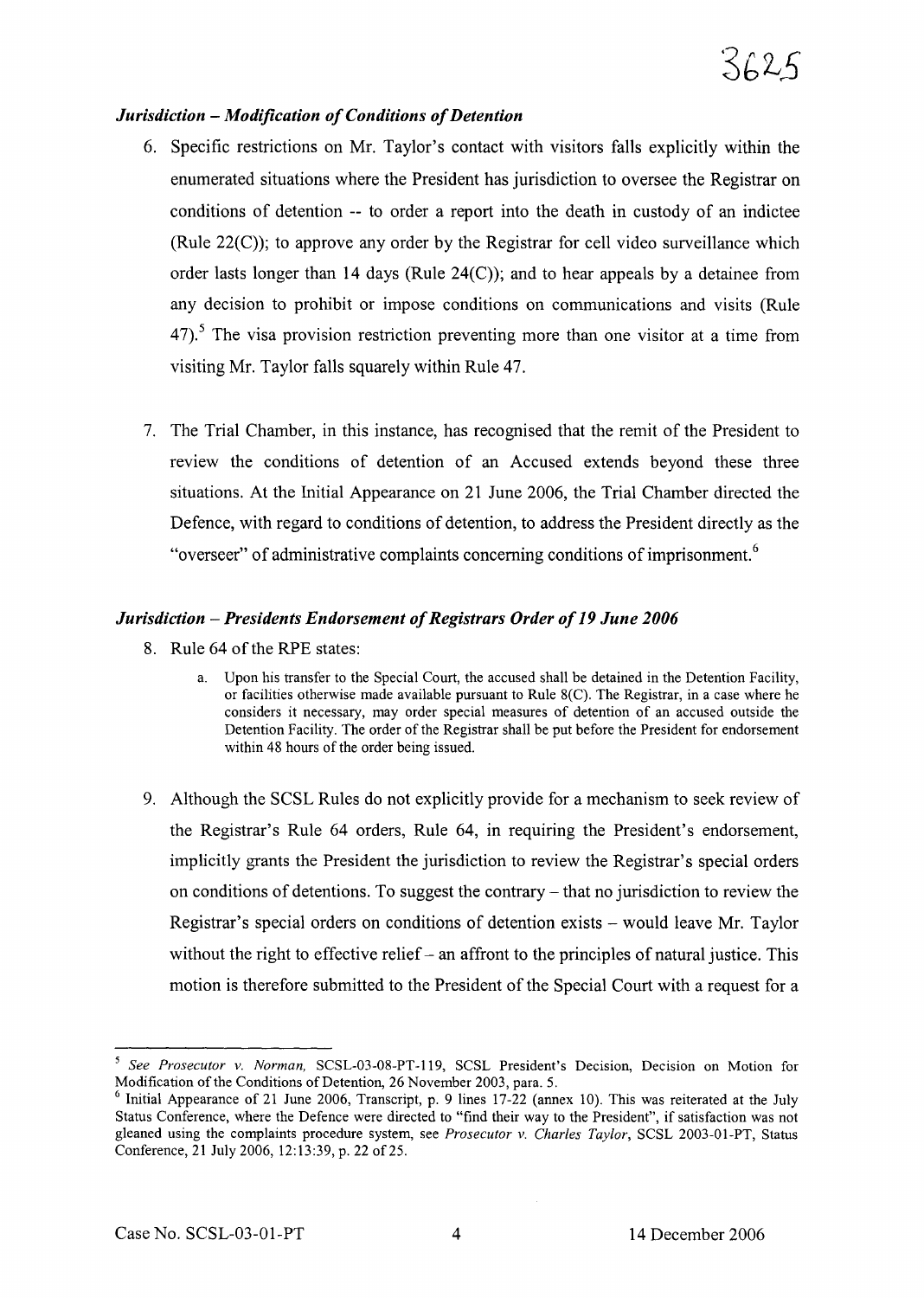Direction to the Registrar that the terms of the MoD and the Registrar's 19 June 2006 Order should be reviewed along with the modalities for its practical implementation.

## *The MoU is ambiguous and confusing and cedesjurisdiction to the ICC*

- 10. As stated above, Rule 64 empowers the Registrar to order special measures of detention without restriction subject to the President's endorsement. The MoD sets out the special measures that the Registrar has ordered. The MoD is itself ambiguous and confusing. On the one hand, Paragraphs 6.1, 6.2 and 6.5 state that that the ICC's rules and regulations are applicable to Mr. Taylor's detention conditions, and that the ICC Registrar has "overall responsibility for all aspects of the management of the ICC," including decision-making powers; on the other hand, Paragraph 6.4 states that the SCSL retains "full legal control and authority" over Mr. Taylor. In practice, however, and, it is submitted, as erroneously conceded by the SCSL, the ICC has primary authority over Mr. Taylor's conditions of detention, as well as the management of his day-to-day detention.?
- 11. It is submitted that the current arrangements amount to a sub-delegation of the courts administrative powers. It is a rule of constitutional and administrative law that any sub-delegation of administrative powers to an independent outside agency must be expressly authorised.<sup>8</sup> In the present case, the Defence respectfully submit that the sub-delegation of the functions of the SCSL to the ICC and the practical operation of

 $<sup>7</sup>$  It is the operation of the current ICC regime, compounded by an ambiguous MoU, that leaves the Accused, in</sup> practice, without an effective remedy. Any review procedure that, in the final analysis, leaves ultimate decisions to the ICC as matters of that Court's policy and procedures would be cosmetic and ineffective. It is a principle of international human rights law that rights guaranteed must be "practical and effective not theoretical and illusionary" (see in context of the European Court Human Rights (ECHR), *Artico v Italy,* ECHR Judgment of 13 May 1980, Application no. 6694/74, para 33). The Defence further submit that the primacy of the SCSL in all matters relating to Mr. Taylor's detention must be established. In addition, the principle that any decision by any judge or the Registrar of the SCSL is *directly effective* in the ICC Detention Centre context must be guaranteed. With respect, a review of the "negotiations" between the SCSL and the ICC on matters relating to the SCSL detainee in The Hague discloses that neither of these important principles has been hitherto adequately established.

<sup>8</sup> *See u.s. Telecom Ass'n v. F.CC et. al.,* 359 F.3d 554 (D.C. Cir. 2004), (annex 11) ("When a statute delegates authority to a federal officer or agency, subdelegation to a subordinate federal officer or agency is presumptively permissible absent affirmative evidence of a contrary congressional intent. But the cases recognize an important distinction between subdelegation to a *subordinate* and subdelegation to an *outside party.* The presumptions that subdelegations are valid absent a showing of contrary congressional intent applies only to the former. There is no such presumption covering subdelegations to outside parties. Indeed, if anything, the case law strongly suggests that subdelegations to outside parties are assumed to be improper absent an affirmative showing of congressional authorization." (citations omitted)); Cardona, *The Delegation of Administrative Decision-Making Powers: A*  $\overline{SIGMA/OECD}$ , *available at* < *http://unpan*1. *un. org/intradocigroups/publicidocuments/nispacee/unpanO*184*71.pdf>.*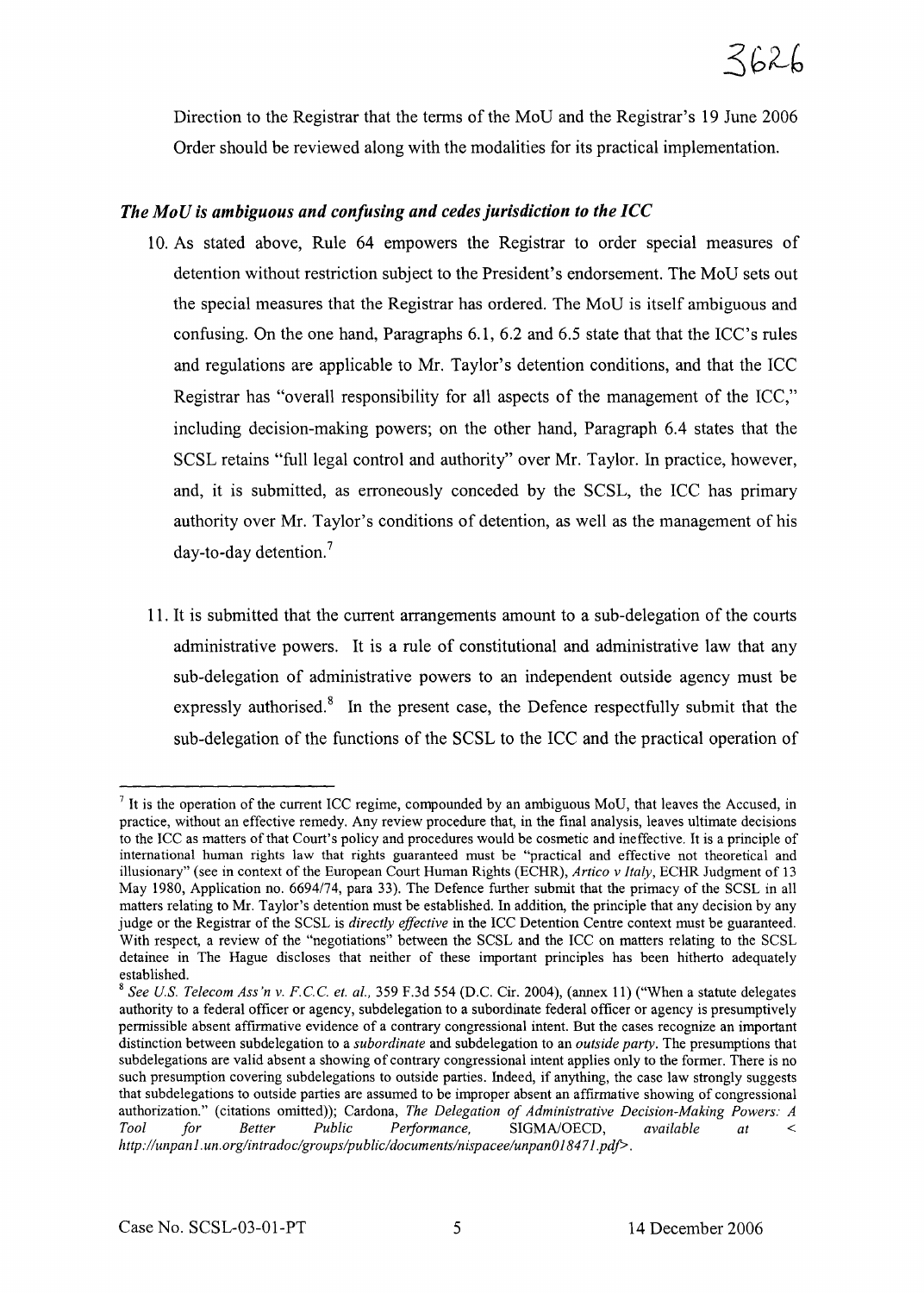the regime constructed leaves the Accused without an effective remedy. It submitted that an objective review of how the issues raised in the almost six months since Mr. Taylor's transfer to the Hague have been resolved, demonstrate that the *locus* of decision-making lays not in Freetown with the judges and Registry as it ought, but with an *outside* institution namely the ICC.

- 12. According to the U.S. Court of Appeals, sub-delegation to outside agencies is prohibited as it impinges on the accountability of institutions, confuses the rights to effective remedy, and may lead to inconsistent policy implementation.<sup>9</sup> This is, with respect, precisely the flaw in the present arrangement. The conflicting policy objectives and priorities ofthe SCSL and ICC are, constantly, being decided in favour of the ICC regime. There is an apparent unwillingness by the SCSL to assert itself in situations where there is a conflict with an ICC regime which is inconsistent with the policy of the SCSL as evinced by the operation of the Court in Freetown. It is respectfully submitted that the MOD is not operating in practice so as to safeguard either the rights of Mr. Taylor, nor to primacy of the SCSL in relation to him.
- 13. The Defence submit that the drafters of Rule 64 can not have envisaged a scenario where the Registrar would in effect cede administrative jurisdiction in relation to the conditions of detention of an accused altogether as this would violate the Special Court Agreement, 2002 (Ratification) Act, 2002, dated 29 March,  $2002^{10}$  as recognized by the Security Council Resolution 1688 (2006), which, whilst authorising the court to "meet away from its seat." stated that:

... the Special Court shall retain exclusive jurisdiction over former President Taylor during his transfer to and presence in the Netherlands in respect of matters within the Statute of the Special Court".<sup>11</sup>

<sup>&</sup>lt;sup>9</sup> See, *Ibid*, 13-14, ("T]he proscription against subdelegation to an outside agency without express authorisation] is entirely sensible.")

<sup>&</sup>lt;sup>10</sup> The Sierra Leone Ratification Act is the SCSL's primary charter document, giving effect to and appending the Agreement between Sierra Leone and the United Nations. Further, the Defence for Mr. Taylor submit that the SCSL, a legal personality within the Sierra Leone constitution, (Constitution of Sierra Leone of 1991) may not act in contravention of that constitution. Article 40 (4)(h) of the 1991 Constitution of Sierra Leone grants the President the power to enter into treaties, agreements or conventions, subject to ratification by Parliament. Article 40 (4)(h) of the 1991 Constitution of Sierra Leone grants the President the power to enter into treaties, agreements or conventions, subject to ratification by Parliament. The Defence raise, as a subsidiary argument, that the SCSL's powers are limited by the Agreement and the Act, and without express authority of the President of Sierra Leone, ratified by the Sierra Leone Parliament, may not be subdelegated to an outside agency.

<sup>&</sup>lt;sup>11</sup> SC Resolution 1688 (2006) Adopted by the Security Council at its 5467<sup>th</sup> meeting, on 16 June 2006, para. 7 (emphasis added).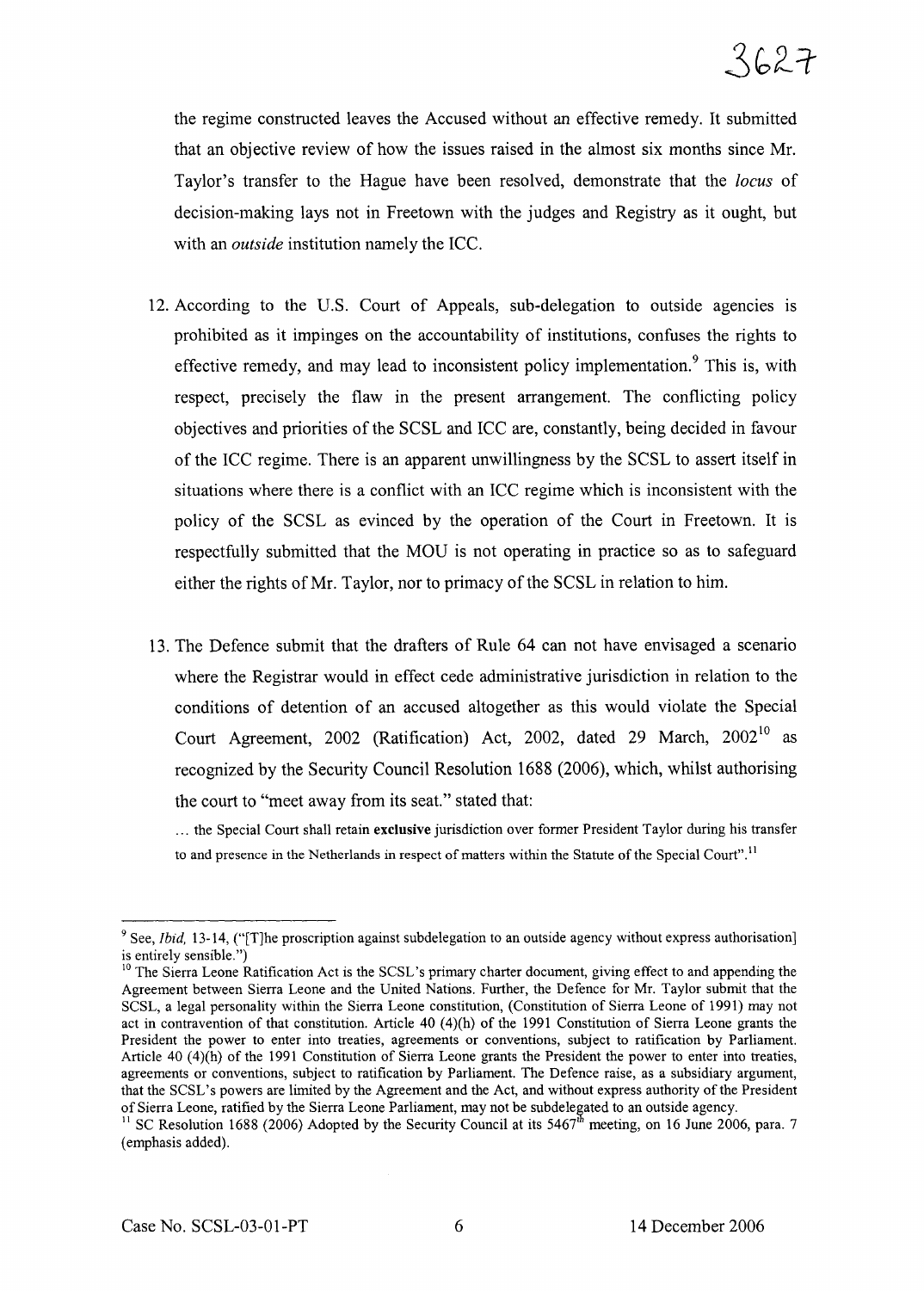The SCSL's sub-delegation also precludes Mr. Taylor from seeking effective relief from the SCSL Registry, which has no authority over the ICC.

## *Equal Treatment with Other SCSL Detainees and Geneva Convention*

- 14. Mr. Taylor is subject to the SCSL rules of detention, "which are designed to provide for a regime of humane treatment for unconvicted prisoners",<sup>12</sup> and he is entitled to equal treatment under these rules. Other SCSL detainees are not subject to the constraints, with regard to food, personal effects (documented below) and are detained in an environment and afforded facilities and reside in a regime consistent with their culture. The Defence for Mr. Taylor submit that he must be afforded equivalent conditions of detention, regardless of his physical presence at the ICC detention centre. <sup>13</sup>
- 15. In comparison to the SCSL rules, the ICC detention framework is Euro-centric in many respects and does not take account of Mr. Taylor's cultural background. This is no trivial complaint - a former SCSL President has held, when discharging his functions in this regard, that the conditions of detention "should conform to the provisions of the 1949 Geneva Conventions"<sup>14</sup> For instance, the provision of culturally appropriate food is the *absolute minimum* guarantee for prisoners of war outlined in the Third Geneva Convention, which provides that "Account shall also be taken of the habitual diet of the prisoners."<sup>15</sup>

## *Specific Complaints and Remedies Sought*

## Unduly Restrictive Conditions - Visitors

16. The Defence for Mr. Taylor submit that the SCSL's agreement with the Dutch authorities which only allows one person "to visit [the Netherlands] at a time."<sup>16</sup> is

<sup>12</sup> *Prosecutor* v. *Norman,* SCSL-2003-08-PT-119, SCSL President's Decision, Decision on Motion for Modification of the Conditions of Detention, 26 November 2003, para. 5.

<sup>&</sup>lt;sup>13</sup> Lead Counsel highlighted the importance of equal treatment with other SCSL detainees in correspondence of 12 July 2006 addressed to the Principal Defender (annex 1). *See also* July Status Conference, where Lead Counsel drew the Judge's attention to the "wide disparity in treatment" afforded to detainees before the SCSL in Freetown and those afforded the only SCSL detainee in the Hague; the differences were, and continue to be, multifarious, see 11:52:22, p 15 of 25.

<sup>14</sup> *Prosecutor* v. *Norman,* Case No. SCSL-2003-08-PT, SCSL President's Decision, Decision on Motion for Modification of the Conditions of Detention, 26 November 2003, para. 5.

<sup>&</sup>lt;sup>15</sup> Convention (III) relative to the Treatment of Prisoners of War. Geneva, 12 August 1949. Part III: Art. 26. Moreover, The Geneva Conventions are for the most part considered to constitute customary international law.

<sup>&</sup>lt;sup>16</sup> Application Process for Personal Visitors to the Detainee Charles Taylor Requiring a Visa to Enter the Territory ofthe Netherlands, Draft Pending Review by the Dutch Authorities, para 4. By the same reasoning, the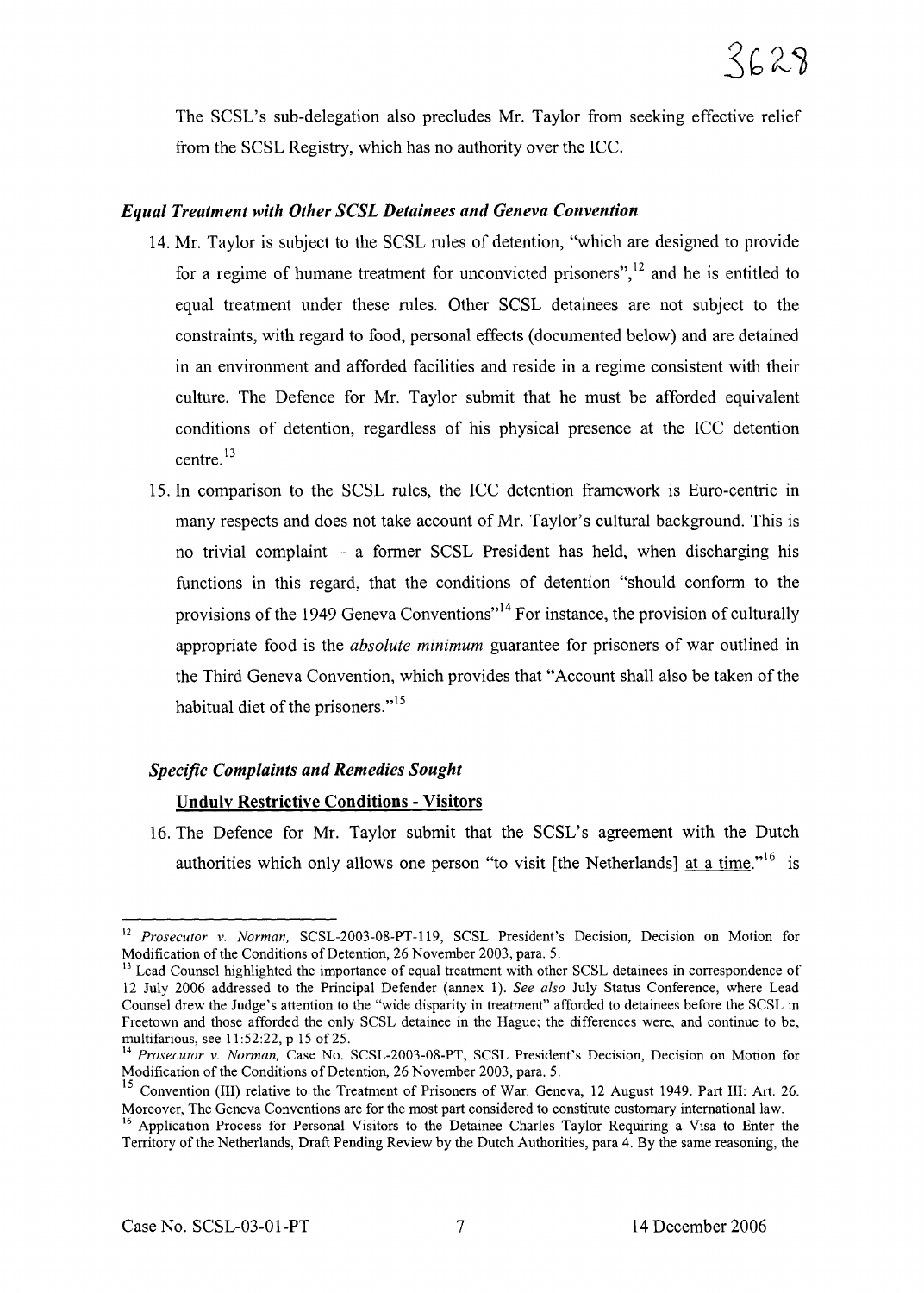*prima facie* discriminatory. SCSL detainees have no such restrictions. ICTY detainees, also present in the Netherlands, are not subject to similar restrictions on the number of visitors, and are even provided compensation for the cost of family visits. In contrast, Mr. Taylor's right to contact with visitors, already burdened by the prohibitive cost of family members travelling to the Netherlands, is unduly restricted without appropriate justification. Forcing women to travel unaccompanied abroad, particularly when they have young children, is often considered culturally unacceptable in many non-western societies. In effect, the geographic dislocation of Mr. Taylor from his family, the cost of travel, and the visa restrictions combine to impose conditions severely restricting Mr. Taylor's right to family contact protected under Article 8 of the European Convention on Human Rights (ECHR) and also militating against the realisation of his rights under the Statute and Rules ofthe SCSL.

### **Unduly Restrictive Conditions - Telephone Calls and DVD player**

17. Since his transfer to The Hague, Mr. Taylor has consistently been subject to unequal treatment vis-à-vis other SCSL detainees. Unlike other SCSL detainees in Freetown<sup>17</sup> and despite repeated requests, Mr. Taylor is not allowed to receive calls directly from outside the Detention Unit.<sup>18</sup> Also, in contrast to other SCSL detainees, Mr. Taylor is allowed 100 fewer free call minutes per month without any rational explanation. He is also not allowed access to a private DVD player (even at his own expense) which he had in Freetown.<sup>19</sup>.

time limit of a maximum visa grant of 14 days is unfair, unreasonable, *prima facie* discriminatory and is causing unnecessary hardship and expense.

<sup>&</sup>lt;sup>17</sup> cf. *Prosecutor* v. *Norman*, SCSL-2004-14-T-141, Decision on Request by Samuel Hinga Norman for Additional Resources to Prepare his Defence, 23 June 2004, para. 14 (where the Trial Chamber ordered, in addition to the regular common phone, the placement of a "stationary disk telephone in [the detainee's] cell which he can use at any time for the purpose of being in contact with standby counsel).

<sup>&</sup>lt;sup>18</sup> Lead Counsel for Mr. Taylor requested remedy for Mr. Taylor's unequal treatment in receiving phone calls, and restrictions on the number of free call minutes allowed to Mr. Taylor. The relatively higher costs to Mr. Taylor, an indigent detainee, of calling Africa, must also be considered. Both of these issues were initially raised Lead Counsel during the July Status Conference, at 11 :45:24, p 9 of 25. By letters of 18 September 2006 and 27 September 2006, the Registry rejected these and other requests, informing the Taylor Defence Team that, despite the fact that Mr. Taylor was an SCSL prisoner, the stricter policy of the ICC was being applied because no appropriate solution had been found (annexes 4 and 5).

<sup>I</sup> On 15 July 2006, Lead Counsel for Mr. Taylor corresponded with the SCSL OPD, and on 22 August 2006 with the SCSL Registry, requesting, *inter alia* that Mr. Taylor be permitted to have a DVD-player in his ICC cell on the ground that, absent any satellite television in The Hague, Mr. Taylor can only watch programs suitable for a Dutch audience, which is yet another example of a lack of cultural consideration. This request was rejected on 18 September 2006 (annex 4). It should be noted that the common room in the ICC the one DVD player is shared by ICC, ICTY and SCSL detainees. Nor is access possible during "lockdown."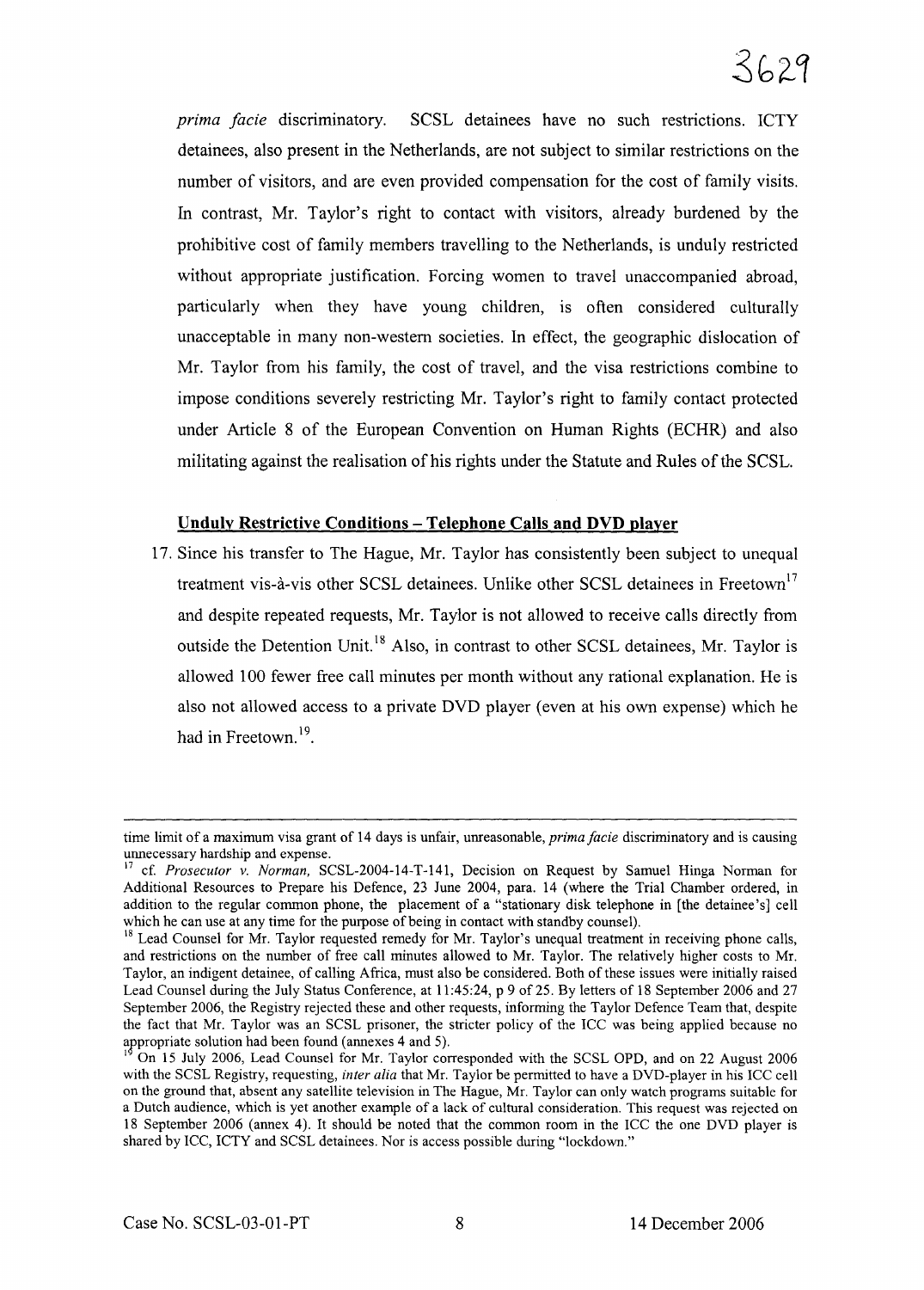18. This situation may have arisen partly because of the fact that while the SCSL has jurisdiction over Mr. Taylor, no SCSL detention personnel<sup>20</sup> have inspected his conditions of detention, or provided for the presence of SCSL personnel at the ICC detention centre.<sup>21</sup> The Defence for Mr. Taylor therefore urge the SCSL to inspect and monitor Mr. Taylor's conditions of detention to ensure he is afforded equal treatment with other SCSL detainees.

## **Diet and Provisions**

- 19. The daily diet for Mr. Taylor does not include any African recipes or ingredients. Mr. Taylor is permitted to cook his own meals and can purchase food to prepare to his own taste, at his own expense<sup>22</sup>. This imposes a considerable financial burden on an indigent detainee and does not adequately fulfil the ICC's legal obligation to take account of his "habitual diet". In the absence of the provision of African food, Mr. Taylor should be entitled to compensation for any such expenditure.
- 20. In contrast to the SCSL, where a detainee's personal effects are purchased for them, the ICC detention framework limits purchases to products stocked at the detention centre shop. The ICC detention centre shop does not stock the same products that are available at the SCSL and many African and other non-European products are not available. Even though Mr. Taylor is willing to pay for certain provisions, the ICC detention centre will not modify the list of items they stock. Common-sense alternatives to the current rules include (1) modifying the Detention Centre shop products lists with Mr. Taylor's requested products; (2) enabling an ICC Detention Centre staff member to purchase products on Mr. Taylor's behalf, and at his expense, from outside the Detention Centre, as at the SCSL; (3) for the SCSL Detention Facility to deliver products available to SCSL Freetown detainees and requested by Mr. Taylor, at his expense.

 $20$  The Defence accept that SCSL non-detention personnel have visited, on occasion.

<sup>&</sup>lt;sup>21</sup> To that effect, on 29 November 2006, Lead Counsel for Mr. Taylor wrote to the Registrar, requesting the SCSL Chief of Detention to visit Mr. Taylor. Lead Counsel also asked that Dr. Harding, an African Doctor familiar to Mr. Taylor, could visit Mr. Taylor in The Hague, pursuant to Rule 20.A of the SCSL Rules of Detention. That request was refused by the Registrar on 30 November 2006 (annex 7).

<sup>&</sup>lt;sup>22</sup> Food, like other commodities, purchased through the ICC, is expensive, particularly in contrast to the cost to other SCSL detainees in Freetown of similar provisions. Lead Counsel drew attention to dietary facilities at the July Status Conference, stating that the ICC detention centre is "still a rather Eurocentric detention facility", see p 15. No, or no adequate, provision has been made by the Court for the resulting disparity caused by the different regimes in operation.